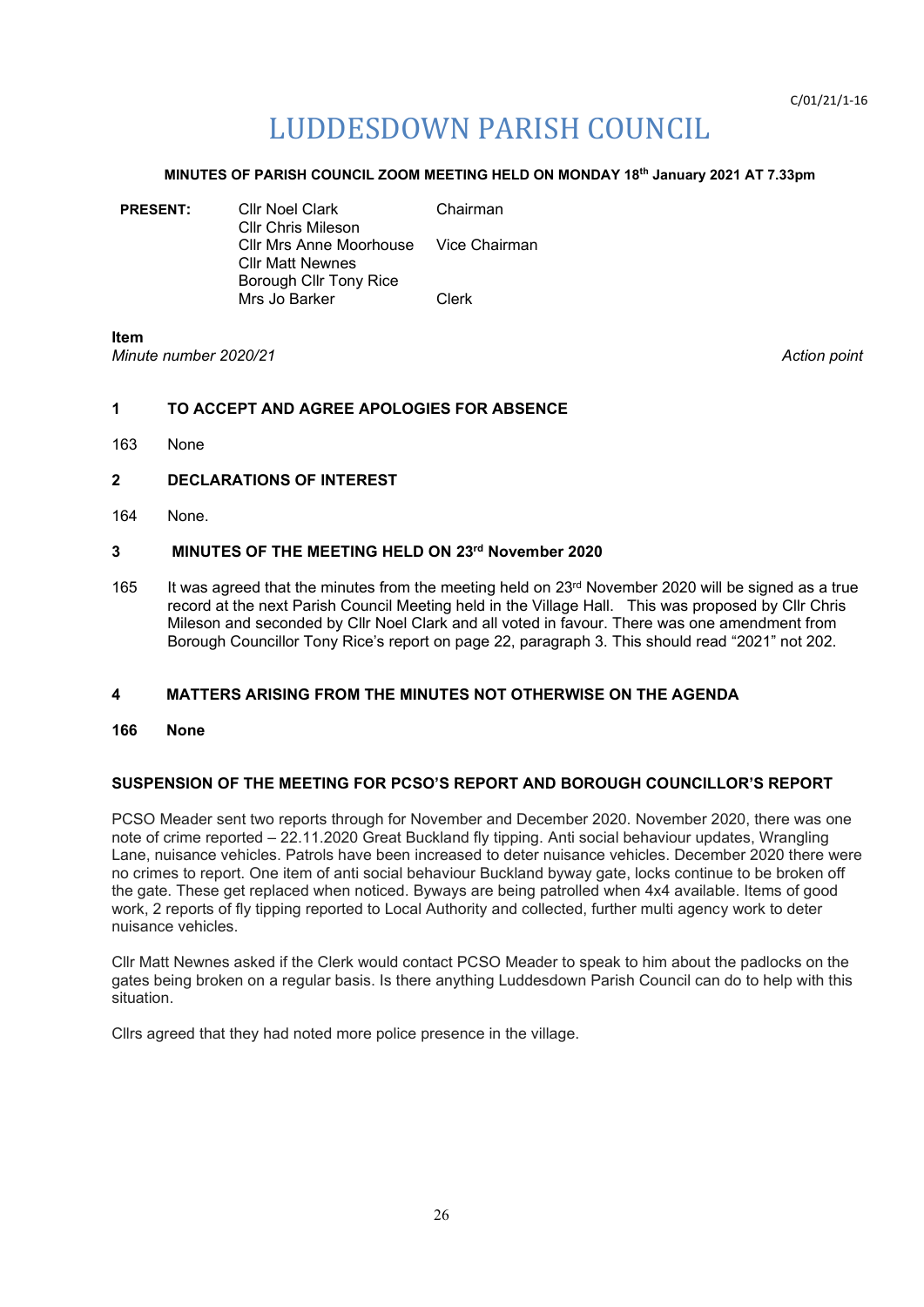### **Report from Borough Cllr Tony Rice:**

Cllr Rice reported that he has asked GBC officers for an update on the number of responses to the Local Plan Regulation 18 Stage 2 Consultation. They are unable to provide any further info at this stage, pending their analysis.

He informed Cllrs that GBCs evaluation of an opportunity to invest in the development of a Travelodge Hotel on the Greenwich Peninsula has concluded with a decision not to proceed.

Tony mentioned that the new GBC Local Authority Trading Company, Rosherville, is now underway. A vehicle maintenance subsidiary has been set up, offering retail car servicing to the public. It is currently trialling the offer with GBC employees.

He spoke about the recent Planning Committee decision to approve a new industrial site at the old Nurlalite site in Higham/Shorne. It will result in an additional 500 jobs and the remediation of the asbestos contamination. However, the conservation area village of Lower Higham will be inundated with HGV traffic movements as a result. The local roads in that area are similar in rural characteristics to those in Luddesdown.

Tony stated that he has OBJECTED to the telecoms mast planning application on Batts Road.

Regarding the Luddesdown GBC owned play site, Tony took an action to speak with GBC officers to find out what a typical financial model looks like for play sites from the ground up. This may assist with local fundraising and then possible part funding towards its refurbishment, which is currently seen as very low priority within GBC.

Cllr Newnes enquired about the play equipment in Luddesdown. Cllr Rice explained that unfortunately no progress has been made to date. Stuart Alford has said that it's on his agenda and it hasn't been forgotten about. Signs have been put on the play equipment to say do not use. Cllr Newness wanted to know if Luddesdown could help with fundraising towards groundwork for the play area. LPC would need to find out what play surface area would be suitable/appropriate. Cllr Rice to find out this information from Stuart Alford. Cllr Clark would like to see the plans for upgrading the play equipment, what is proposed and who is the supplier. Cllr Anne Moorhouse said that she would enquire about the play equipment in Vigo's play area.

Visitors to Luddesdown have been parking on the village green opposite the village hall. Where the cars have been parked the edges are now very muddy and at some point someone has driven over the green causing tyre marks. Cllr Rice suggested emailing Matthew Scott, Kent Police to see if Enforcements can help. It was suggested that large logs could be placed around the green to deter people from parking there. Another suggestion was to place No Parking Signs around the area, Cllr Newnes to look into signage for the village green. LPC are aware that the village green is public land.

Cllr Newnes wanted to know who we contact to have an additional dog waste bin installed in the village. Currently there is one in the recreation field and no others in the area of the Golden Lion up to the Village Hall. Cllr Rice will take action to find out the process to install a new dog waste bin to be maintained by GBC.

### The Chairman thanked Cllr Rice for his report.

08.31pm Cllr Rice left the meeting.

| Item | Action |
|------|--------|
|      |        |

**No**

**Item** 

**5 PLANNING**

### 167 a **20201080 – Barn At Oaklands, Leywood Road, Luddesdown Gravesend Kent DA13 0UD**

Application for a Lawful Development Certificate in respect of the proposed conversion and change of use of an agricultural building to a class C1 guest house under Class R of the permitted development rights.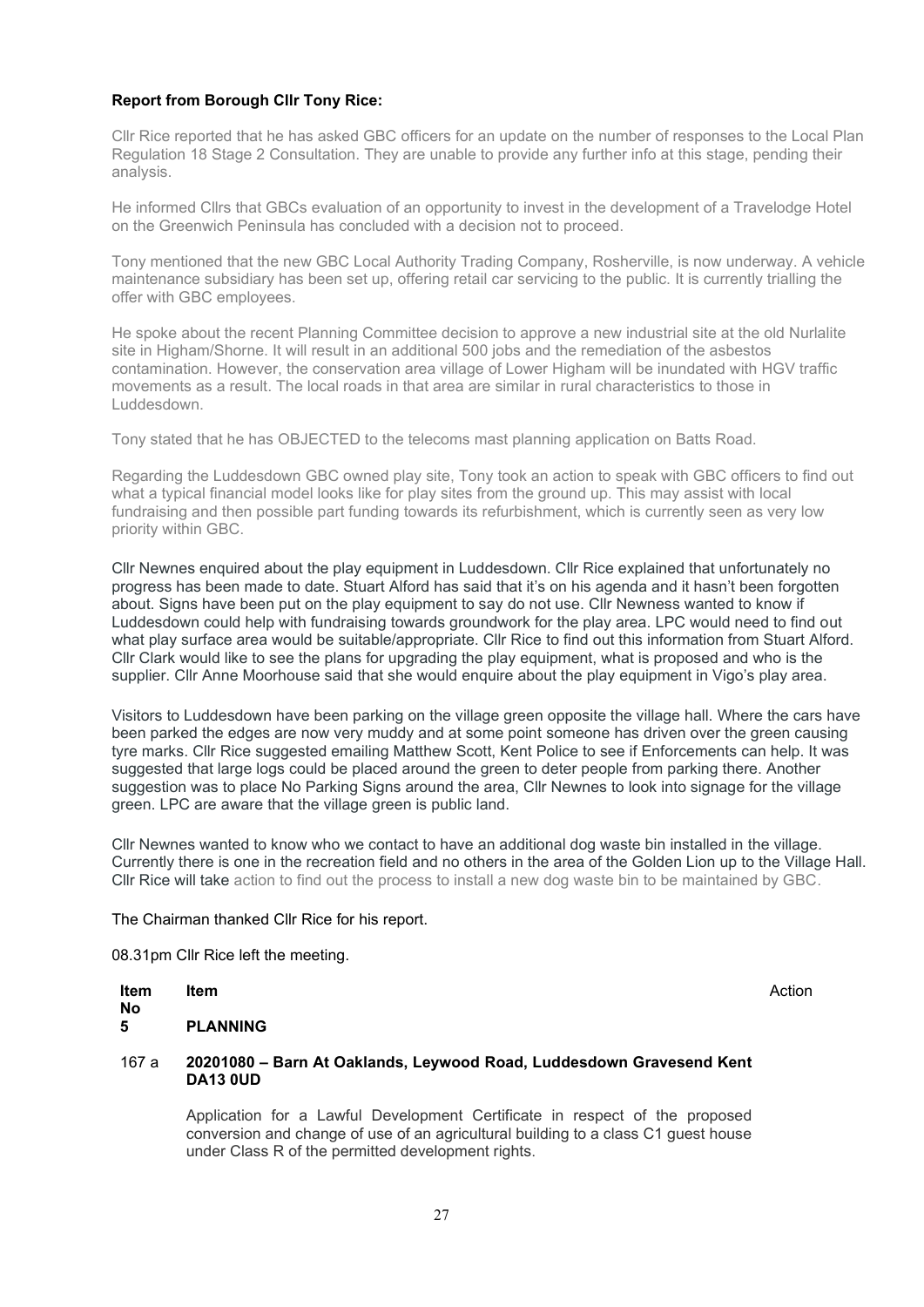### **Item**

### **20201121 – Telecommunications Cabinet, Batts Road, Cobham, Gravesend Kent DA13 0XE**

Proposed telecommunications installation comprising proposed 20m High Swann 703UP lattice on new 3.3 x 3.3 x 1.0m deep concrete base and associated works. Please refer to drawings.

### 168 b **Decisions**

20201080 - Luddesdown Parish Council decided not to comment as Gravesham Borough Council were only asking for a technical ruling by the officer and it is in Meopham just over Luddesdown's border.

20201122 – Object on grounds of being in an Area of Outstanding Natural Beauty.

### **6 FINANCE**

### 170 a **Bank Mandate**

Cllr Newnes has signed the paperwork and has sent this off to Barclays. LPC are awaiting confirmation.

# 171 b **Bank Balances**

The bank balances as listed on Appendix B were noted.

### 172 c **Payments Made Since the Last Meeting**

Payments made from the Finance Report Appendix B were proposed by Cllr Clark and seconded by Cllr Moorhouse for the meeting to accept, all voted in favour. *JB*

### 173 d **Accounts for Payment**

None.

#### **7 GRANT APPLICATIONS**

174 Cllrs Clark and Newnes with the support of our Borough Councillor Tony Rice have applied for another community grant from our County Councillor Bryan Sweetland for £1,755. LPC are still awaiting confirmation of the application made for the funding of enforcement cameras. As LPC underspent on the previous project (defibrillator) KCC are proposing to reduce the payment on this grant by £204. Those wishing to look after and maintain the cameras will need training. The owners of the Vineyard may be able to help with fund raising of the cameras/training. *NC MN*

### **8 RECREATION GROUND**

175 Please see Borough Councillor Tony Rice's report on page 27.

# **9 HIGHWAYS & TRANSPORT**

176 a **Public Rights of Way**

Nothing to report.

# 177 b **GBC Transport Panel**

Nothing to report.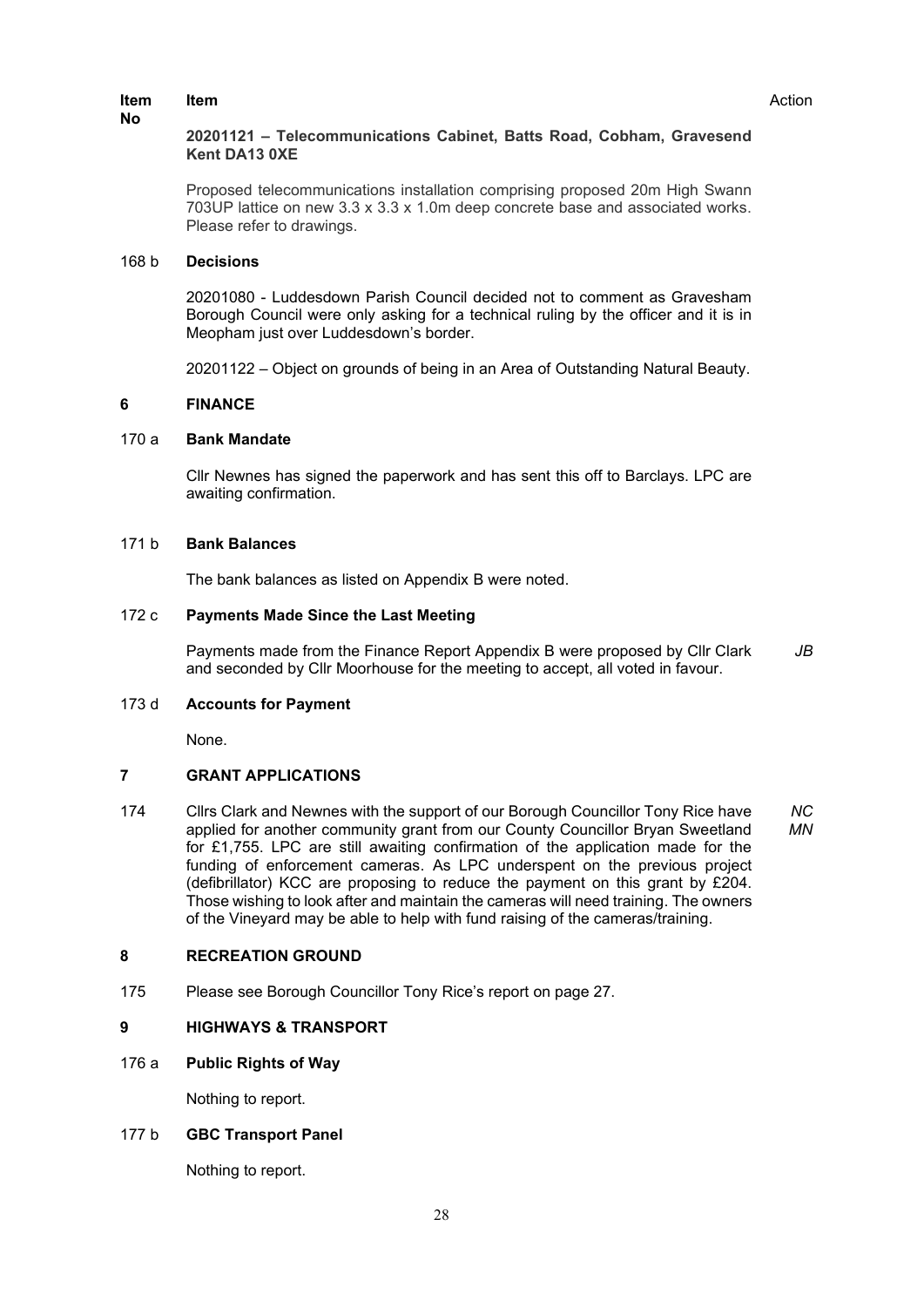# **Item**

### **No Lower Thames Crossing**

Nothing to report.

### 179 d **Fly tipping**

Fly tipping is continuing, it is still being reported and being cleared away in a satisfactory time frame.

### 180 e **Signage**

Cllr Mileson is working his way through reporting the faults on KCC's portal. He is concerned about the amount of faults that are on there already. Cllr Mileson is going to send the list of faults already reported to Tom Williams to follow up. Some of the signs around Luddesdown just need cleaning, Cllrs suggested that this could be done at the Spring Clean in April (if this can take place due to Covid restrictions) by volunteers. The rest of the work will need to be carried out by KCC Highways. *CM*

### 181 f **Litter Picking**

A date for the Spring Clean will be discussed at the next Parish Council meeting on Monday 15<sup>th</sup> March 2021. By this date we should know what the new restrictions will be from the Government regarding Covid 19.

### 182 g **Other Highways Issues or Transport Matters**

Nothing to report.

#### **10 GBC MEETING OF PARISH CHAIRMEN**

183 Cllr Clark will attend the Parish Chairs meeting which will be held on Wednesday 20<sup>th</sup> January 2021. Cllr Clark will report on this at the next Parish Council meeting. *NC*

#### **11 KALC/GRAVESHAM AREA COMMITTEE**

184 Cllr Moorhouse enquired if there are any meetings planned. At the moment anything to be discussed will be taken to the Parish Chair meetings. *AM*

#### **12 REPORTS ON MEETINGS ATTENDED BY COUNCILLORS AND CLERK NOT OTHERWISE ON THE AGENDA**

185 Nothing to report.

#### **13 CONSULTATIONS**

- 186 Cllr Clark compiled and sent a letter regarding the Local Plan Core Regulations 18 consultation on behalf of the Parish Council. Cllrs were happy with the letter that Cllr Clark wrote and thanked him for responding. *NC*
- **14 CORRESPONDENCE**
- 187 None
- **15 REPORTS AND CIRCULARS**
- 188 None received.